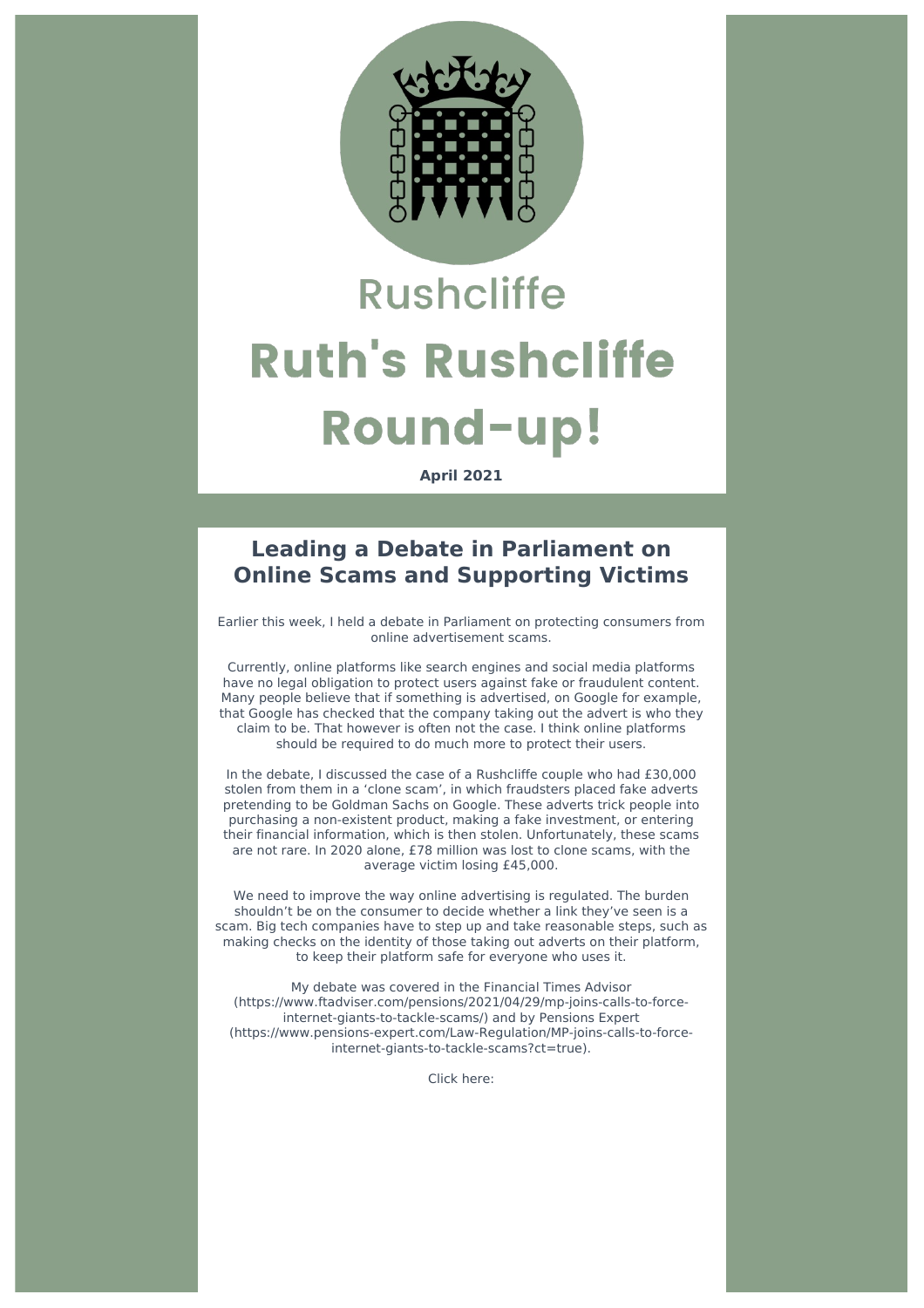

reported a fraudulent ad on Google said the advert was not taken down by the search engine,

# **Tackling Pet Theft in Rushcliffe**

From what I hear and see from local residents on social media, it is clear that pet theft is becoming an increasingly worrying issue. As a pet owner and animal lover, I completely understand the concern. That is why I have launched a Pet Theft Survey to hear the views of Rushcliffe residents on the issue. I would be grateful if you would consider completing my survey [here.](https://www.ruthedwards.org.uk/pet-theft-survey) I will share the results in next month's newsletter.

## **Working with Onward on Getting to Net Zero**

As many of you know, one of my key priorities is to see the UK reduce its own carbon footprint and support other countries to reduce theirs.

This is why I am a member of the steering group for a year long research programme run by the think tank Onward called [Getting](https://www.ukonward.com/launch-getting-to-zero/) to Zero

Last month we published the second in our series of research papers, called [Greening](https://www.ukonward.com/greeningthegiants/) the Giants.

This report sets out the radical action we need to take to decarbonise the 12 most carbon-intensive industries which together represent some three-fifths of the UK's emissions and employ one in every five jobs.

Currently, carbon-intensive industries are concentrated in the midlands, the north of England and Scotland. Around 51% of jobs in these 12 industries can be found in these regions.

This presents a challenge, but also an opportunity. While every region stands to benefit from some new green jobs, these jobs will be disproportionately located in those very same areas that are set to be most affected by the net zero transition.

If the Government takes the right steps, and quickly, we can deliver around 1.7 million new green jobs, with more than half in these regions. This will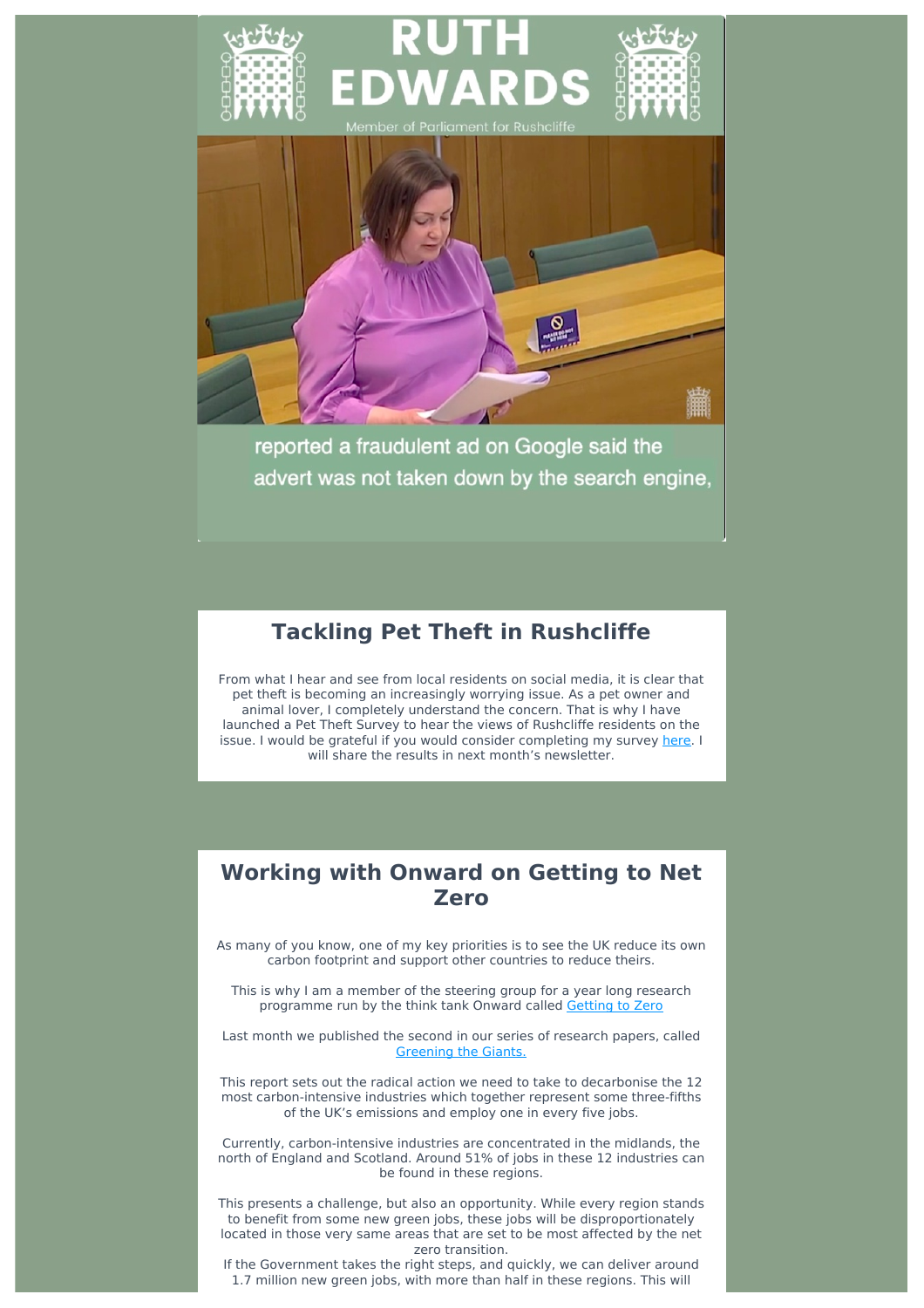include between 900,000 and 1.3 million jobs in low-carbon heating and energy efficiency, 367,000 jobs in electric vehicles and 36,000 jobs in lowcarbon power.

This is a fantastic opportunity and a really exciting time for Rushcliffe and the whole of the East Midlands.

#### **Protecting our Oceans and Marine Biodiversity**

This month we celebrated Earth Day which is a day to reaffirm our commitment to leaving the planet in a better state than we found it and our shared responsibility to protect our planet.

Later this year, the UK will host the 26th UN Climate Change Conference (COP26) which brings together heads of state, climate experts and campaigners to agree coordinated action to tackle climate change. As COP26 Presidency, the UK is committed to working with all countries and joining forces with civil society. This is something I asked Alok Sharma, the President for COP26, about. Specifically, I asked how we can further strengthen the UK's world-leading approach to protecting the world's oceans and marine biodiversity. Currently, only 1% of international waters are protected so I was pleased to hear the UK is working hard to conclude negotiations at the UN on a new convention for the conservation of the world's marine biodiversity.

Click here:





ocean, as shown by the success of its Blue Belt and 30 by 30 programmes.

# **Protecting Wilford Field - Pushing for a Nature Reserve**

While protecting the environment requires a global effort, there are also many things we can do in our own communities.That's why I'm supporting the campaign to designate Wilford Field in West Bridgford as a local nature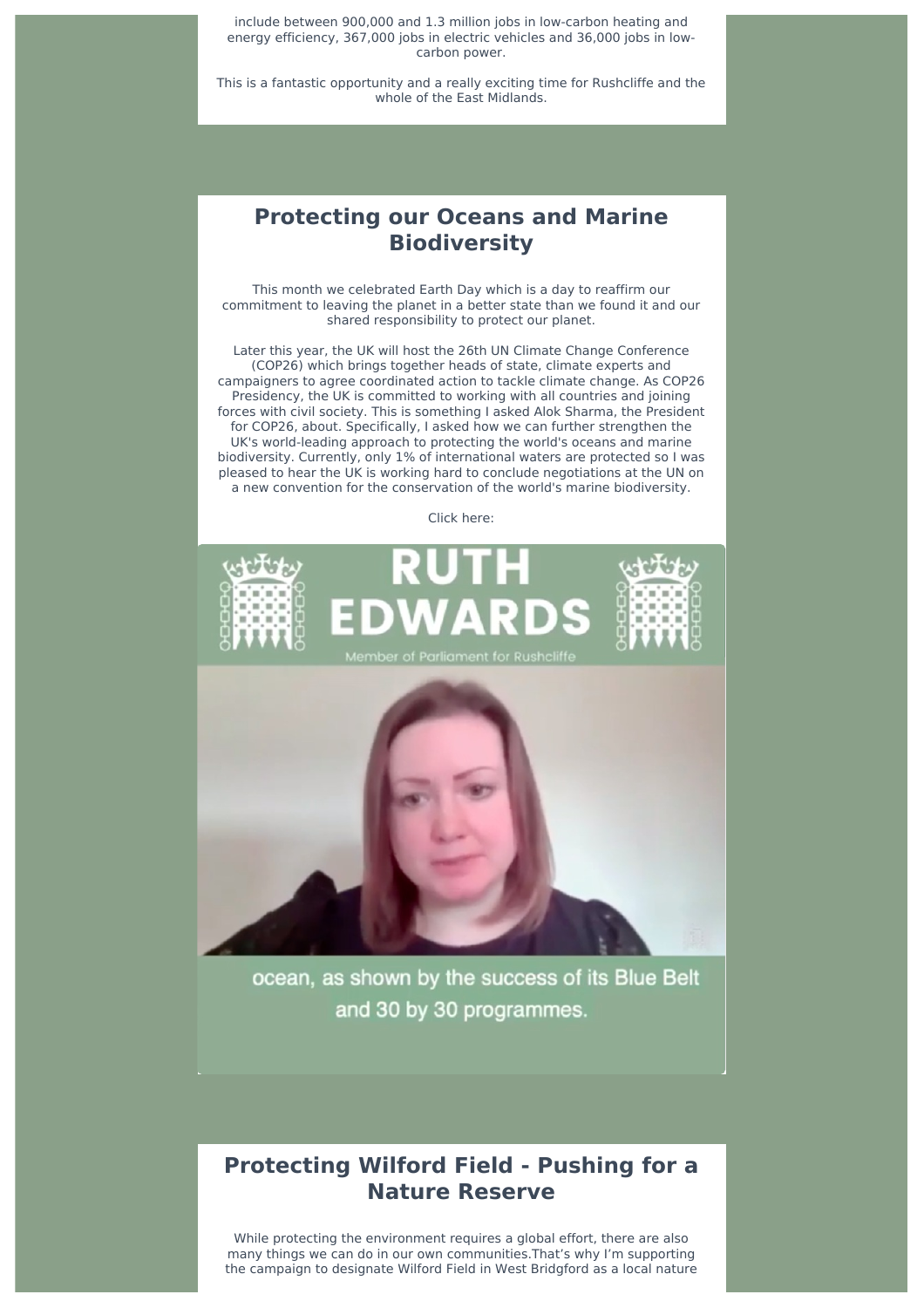reserve, protecting it from any future development.

The campaign is being led by Daniel Atherton, a local resident who is mobilising his community to protect this green area. His petition has already received over 2500 signatures with support from all over the West Bridgford area. You can sign the petition [here.](https://www.change.org/p/rushcliffe-borough-council-protect-wilford-field?fbclid=IwAR28tnRH5OnGKWt4jEdywS6CqIUf8HmQI4zBcsT8xacKCVcrxSmSiK4XzX8)

We can sometimes forget to appreciate the green spaces on our doorstep, but this year has shown us how important they are. It's up to us to preserve and protect these spaces.



# **Update on the A52 Bingham Road Junction proposals in Radcliffe on Trent**

On 23 April, I had a very productive meeting with Highways England to discuss the A52 Bingham Road junction and the concerns many residents have raised with me over traffic, speeding and plans to stop vehicles turning left from Bingham Road.

I'm glad to report that, in response to my concerns about the robustness of the traffic data, Highways England have agreed to carry out a new traffic survey over two more weeks. This will provide a fuller data set which will clarify the volume of traffic in the area and mean that any improvements are made on the basis of robust evidence.

Officers from Highways England have also agreed to look into reports of speeding at the junction and will consider speed monitoring and other possible options to address this.

I will of course update all residents on these issues and I will share the results of the traffic survey when they are released.

# **CAMPAIGN SUCCESS: The Domestic Abuse Bill becomes law, threats to share included**

The Domestic Abuse bill is now law and I'm delighted that it includes provisions to make threatening to share intimate photos of someone without their consent an offence punishable by up to two years in prison. This removes a tool which abusers use to manipulate their victims.

I campaigned for this to be included in the bill with Natasha Saunders, a former Rushcliffe resident and domestic abuse survivor, who has been working with Refuge to raise awareness of the need for a change in the law. It is because of her bravery and courage, and that of other survivors like her, that we have achieved this change..

In addition to this, the Act will:

ensure that abusers will no longer be allowed to directly cross-examine their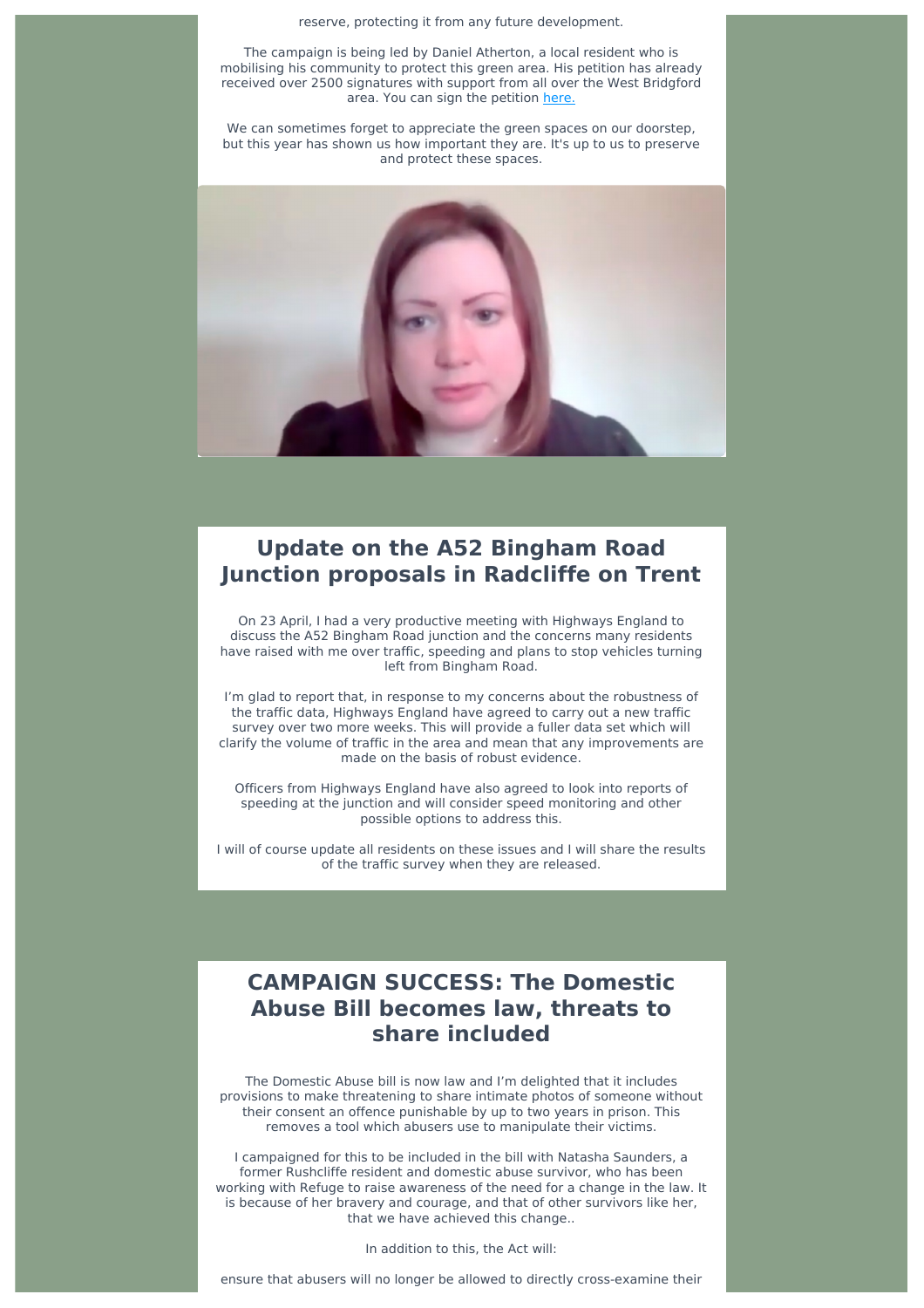victims in the family and civil courts

give the police new powers to provide victims with immediate protection from abusers, while courts will be able to hand out new Domestic Abuse Protection Orders to help prevent offending by forcing perpetrators to take steps to change their behaviour

create a new offence of non-fatal strangulation

clamp down on the so called 'rough sex' defence.

place a duty on local authorities in England to provide support to victims of domestic abuse and their children in refuges and other safe accommodation

## **Relaxing restrictions and beating the COVID-19 pandemic**

A hairdresser, a hairdresser, my kingdom for a hairdresser! Like so many of you I was delighted to charge back through the doors of my hairdresser earlier this month and am no longer modelling the 'shaggy yak' look. I've also been enjoying some lovely alfresco meals in the rain and the luxury of shopping for things that aren't deemed 'essential'.

We are still powering ahead with our vaccine roll-out. Currently, over 34 million people have had their first dose of the vaccine, with 14 million having also had their second dose. This equates to 25% of the UK adult population being fully vaccinated against COVID-19. If you are aged 40 or over, you can book your COVID vaccine [here.](https://www.nhs.uk/conditions/coronavirus-covid-19/coronavirus-vaccination/coronavirus-vaccine/)

#### **Getting out and about in Rushcliffe**

I was pleased to be able to visit Cotgrave Community Kitchen and Community Garden this month. It was great to see the work they're doing to tackle social isolation, food waste and to get some gardening tips!

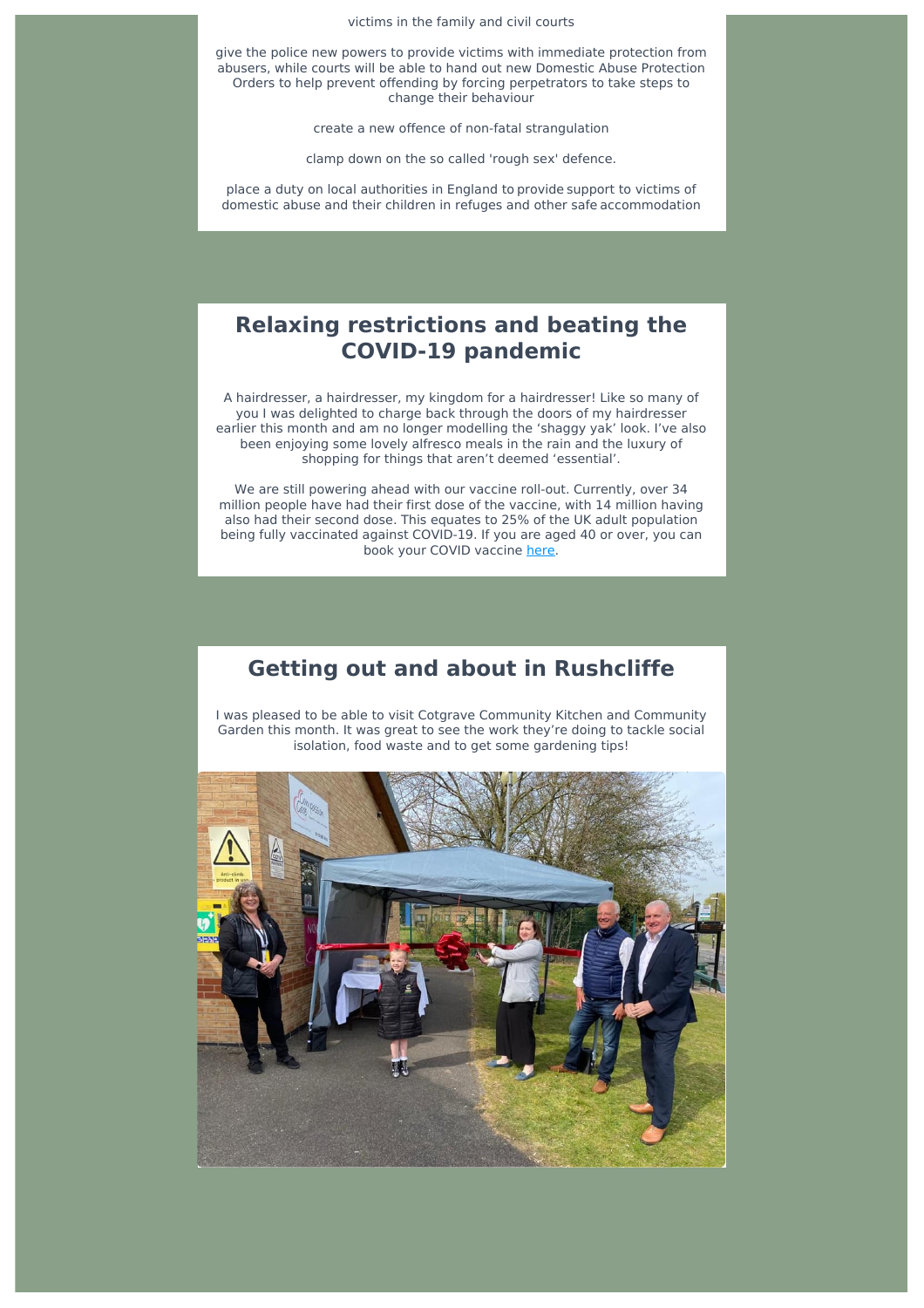Continuing this horticultural theme, I went to 'Flowers on Main Street' in Keyworth and met with the owners. We talked about the issues and challenges currently facing small businesses. Despite COVID, small/medium sized businesses have remained the backbone of our local economies and hearts of our communities and I look forward to seeing them blossom again once we are back to some normality!



Finally, I returned to Gamston Vaccine Centre to volunteer and see some of the fantastic work the team is doing right here in Rushcliffe.

Click here:



#### **Remembering HRH Prince Philip**

This month saw the sad loss of a true national treasure and I joined the rest of the country in mourning the sad death of The Duke of Edinburgh.

Across seven decades, he supported Her Majesty the Queen and was the longest serving consort in British history. His sense of duty and understated calm helped to steer Britain through many turbulent years and he will never be forgotten.

I am sure I speak for everyone in Rushcliffe in offering our condolences to Her Majesty and the Royal Family at this incredibly difficult time.